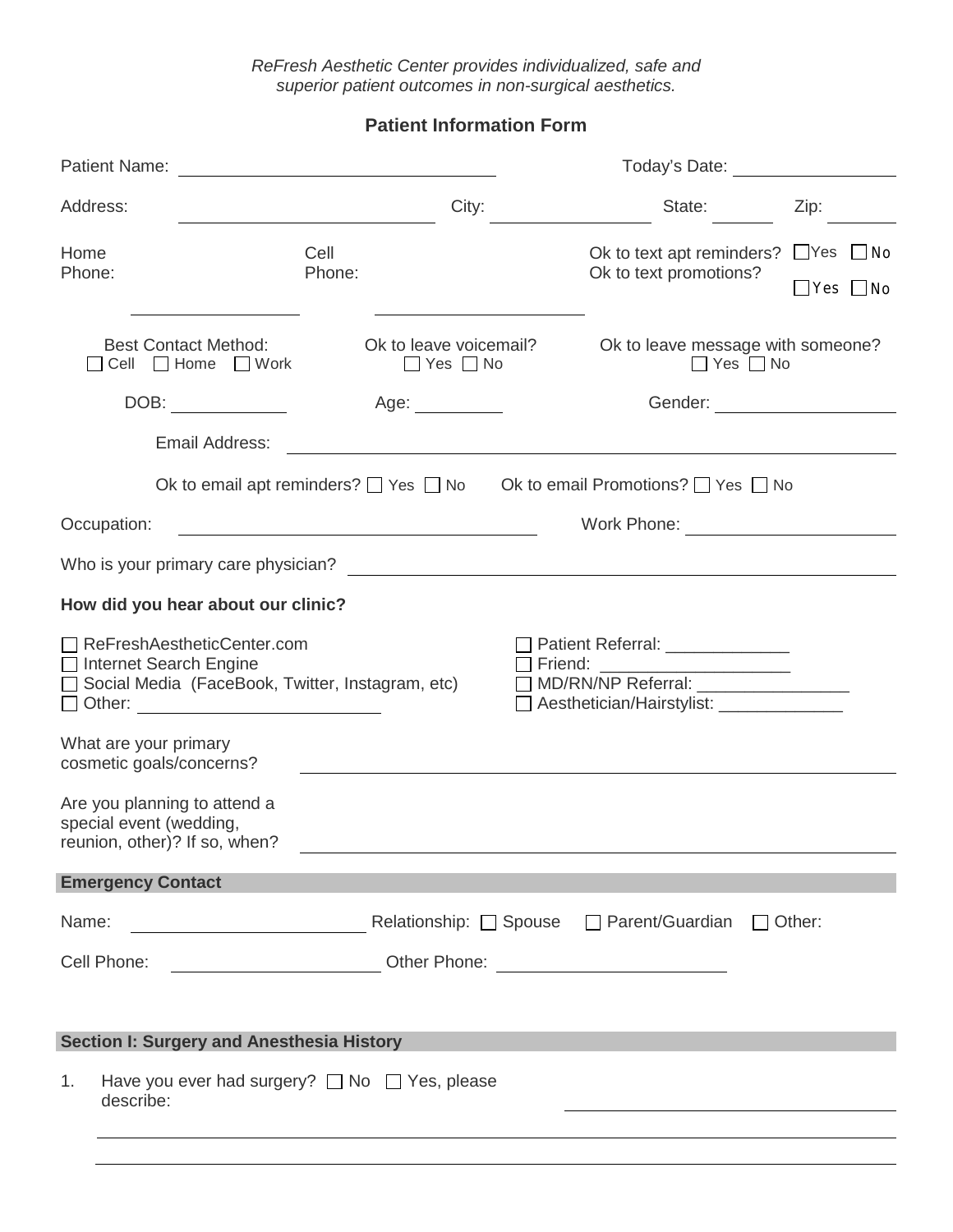2. Do you have a blood relative who had anesthesia complications of any kind?  $\Box$  No  $\Box$  Yes, please describe:

**Section II: Specific Medical History**

| 1.                                                                          | Are you pregnant? $\Box$ No $\Box$ Yes<br>Height:                              |           |            | Weight:            |  |
|-----------------------------------------------------------------------------|--------------------------------------------------------------------------------|-----------|------------|--------------------|--|
| 2.                                                                          | Have you or do you still have:                                                 | No        | <b>Yes</b> | <b>Description</b> |  |
| 3.                                                                          | <b>Arthritis</b>                                                               |           |            |                    |  |
| 4.                                                                          | Asthma                                                                         |           |            |                    |  |
| 5.                                                                          | <b>Autoimmune Disorders</b>                                                    |           |            |                    |  |
| 6.                                                                          | <b>History of Bell's Palsy</b>                                                 |           |            |                    |  |
| 7.                                                                          | Emphysema                                                                      |           |            |                    |  |
| 8.                                                                          | <b>High Blood Pressure</b>                                                     |           |            |                    |  |
| 9.                                                                          | Heart Trouble (heart attack/arrhythmias/mitral<br>valve prolapse)              |           |            |                    |  |
| 10.                                                                         | <b>Hepatitis or Liver Trouble</b>                                              |           |            |                    |  |
| 11.                                                                         | <b>Kidney Trouble</b>                                                          |           |            |                    |  |
| 12.                                                                         | <b>Diabetes</b>                                                                |           |            |                    |  |
| 13.                                                                         | <b>Epilepsy or Seizures</b>                                                    |           |            |                    |  |
| 14.                                                                         | Neuromuscular function disorders (Myesthenia<br>Gravis, Lamber Eaton Syndrome) |           |            |                    |  |
| 15.                                                                         | <b>Problem Scarring</b>                                                        |           |            |                    |  |
| 16.                                                                         | <b>Stroke</b>                                                                  |           |            |                    |  |
| 17.                                                                         | <b>Thyroid Disorders</b>                                                       |           |            |                    |  |
| 18.                                                                         | History of OCD, anxiety, bipolar, panic or body<br>image disorders             |           |            |                    |  |
| 19.                                                                         | Have you ever been under mental health care?                                   |           |            |                    |  |
| 20.                                                                         | Are you currently under mental health care?                                    |           |            |                    |  |
| 21.                                                                         | <b>Bleeding tendencies</b>                                                     |           |            |                    |  |
| 22.                                                                         | History of cold sores/fever blisters                                           |           |            |                    |  |
| 23.                                                                         | Others Not Listed:                                                             |           |            |                    |  |
|                                                                             | <b>Section III: Social History</b>                                             |           |            |                    |  |
| 1.                                                                          | Do you smoke? $\Box$ No $\Box$ Yes, how much?                                  |           |            |                    |  |
| 2.                                                                          | Do you drink?<br>$\Box$ No $\Box$ Yes, how much?                               |           |            |                    |  |
| 3.                                                                          | Do you have children? $\Box$ No $\Box$ Yes, how many?                          |           |            |                    |  |
| Section IV: Previous Cosmetic Surgery and Non-Surgical Aesthetic Procedures |                                                                                |           |            |                    |  |
|                                                                             | Have you done any of the following procedures?                                 | <b>No</b> | <b>Yes</b> | <b>Description</b> |  |
| 1.                                                                          | <b>Cosmetic Surgery</b>                                                        | $\Box$    | $\Box$     |                    |  |
| 2.                                                                          | Botox/Dysport/Xeomin                                                           |           | $\Box$     |                    |  |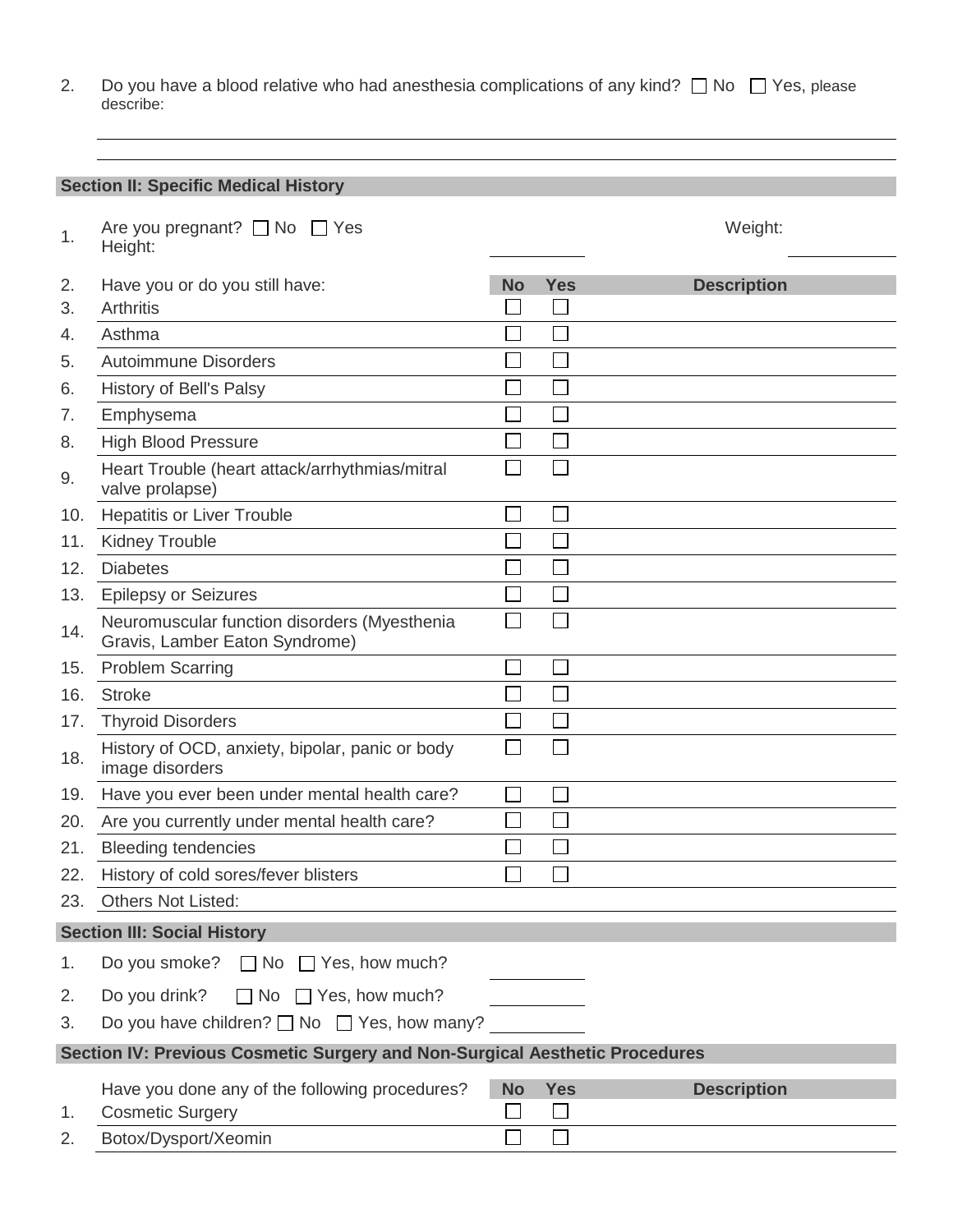| 3.  | Dermal Fillers (Juvederm, Voluma, Volbella,<br>Vollure, Refyne, Defyne, Silk, Sculptra)                                                                                                                                                      |                   |        |                                                                                                                                              |  |
|-----|----------------------------------------------------------------------------------------------------------------------------------------------------------------------------------------------------------------------------------------------|-------------------|--------|----------------------------------------------------------------------------------------------------------------------------------------------|--|
| 4.  | Kybella                                                                                                                                                                                                                                      | П                 | $\Box$ |                                                                                                                                              |  |
| 5.  | Laser/Light Treatments (Hair removal, BBL,<br>resurfacing)                                                                                                                                                                                   | $\mathsf{L}$      | $\Box$ |                                                                                                                                              |  |
| 6.  | Skin tightening/Body contouring                                                                                                                                                                                                              | $\Box$            | $\Box$ |                                                                                                                                              |  |
| 7.  | <b>Facial Peels</b>                                                                                                                                                                                                                          | $\Box$            | $\Box$ |                                                                                                                                              |  |
| 8.  | Microdermabrasion/Dermaplane                                                                                                                                                                                                                 | $\vert \ \ \vert$ | $\Box$ |                                                                                                                                              |  |
| 9.  | <b>Spider Vein Treatments</b>                                                                                                                                                                                                                | П                 | $\Box$ |                                                                                                                                              |  |
| 10. | <b>Others Not</b><br>Listed                                                                                                                                                                                                                  |                   |        |                                                                                                                                              |  |
|     |                                                                                                                                                                                                                                              |                   |        |                                                                                                                                              |  |
|     | <b>Section VI: Allergies and Sensitivities</b>                                                                                                                                                                                               |                   |        |                                                                                                                                              |  |
|     | Are you allergic to any medications or local anesthesia? □ No □ Yes, please list:                                                                                                                                                            |                   |        |                                                                                                                                              |  |
|     |                                                                                                                                                                                                                                              |                   |        |                                                                                                                                              |  |
|     | <b>Section VII: Skin Care Regimen</b>                                                                                                                                                                                                        |                   |        |                                                                                                                                              |  |
|     | Skin Type: □ Caucasian □ African-American □ Hispanic □ Asian □ Indian □ Other:                                                                                                                                                               |                   |        |                                                                                                                                              |  |
|     | Products you currently use:<br>Cleanser/Toner: _________________________<br>Moisturizer (AM): ______________________<br>Retinol/Glycolic: _______________________<br>How much UV exposure do you get? (sun, tanning beds, driving, etc.): __ |                   |        | Hydroquinone/Lightener: ___________________<br>Moisturizer (PM): ___________________________<br>Makeup Brands: _____________________________ |  |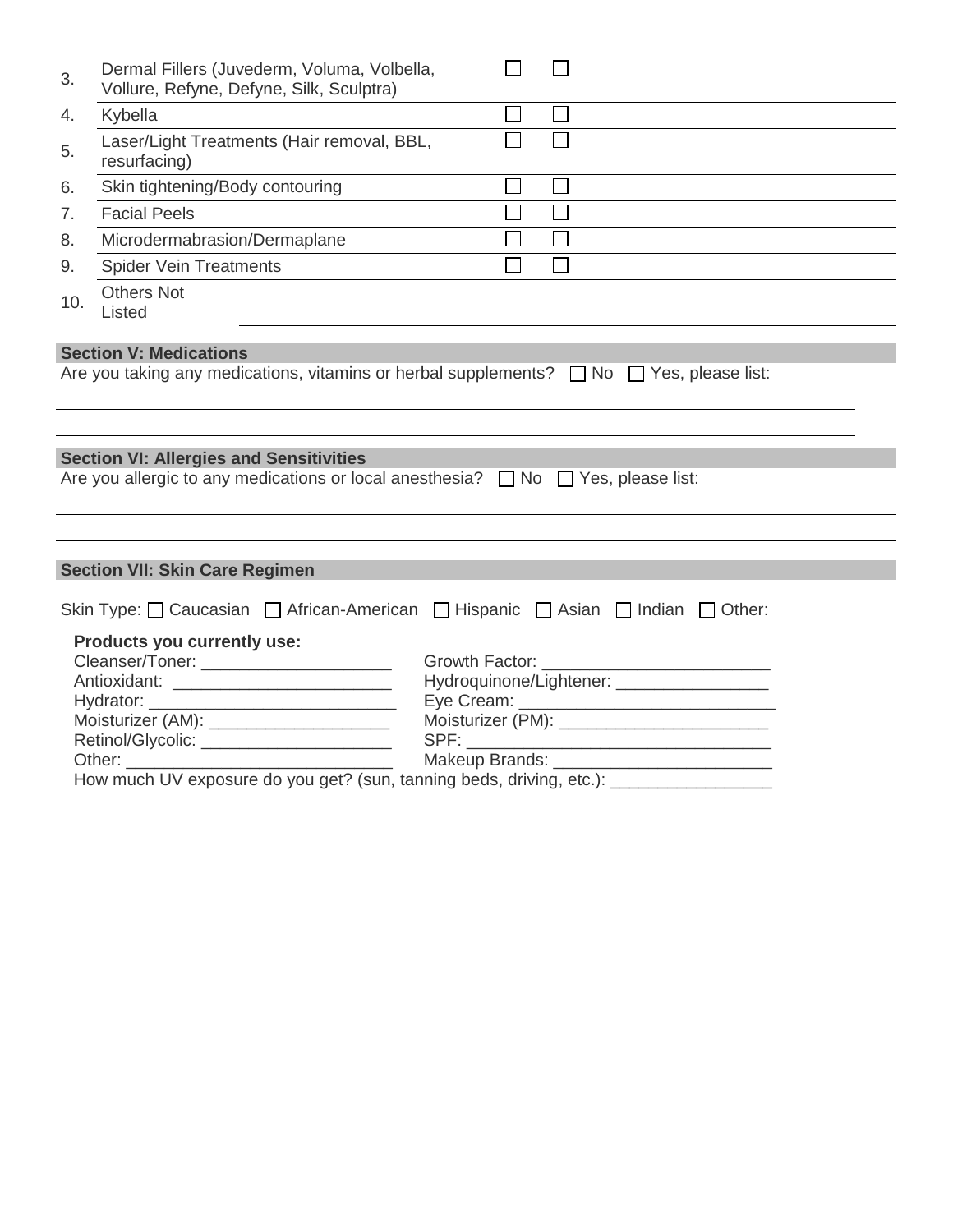## **Interest Questionnaire**

Besides the purpose of today's visit, please tell us what you would like to hear about. Select all that apply:



☐Skin tone/brown spots ☐Forehead wrinkles ☐Under Eye Hollows/Darkness ☐ Decollate Wrinkles





☐Blood Vessels/Rosacea ☐Drooping Brow/Lids ☐Facial droopiness ☐ Unwanted hair





















### ☐Skin texture/acne scars ☐Crow's Feet Wrinkles ☐Thin lips ☐ Under Chin Fullness





#### **Please check any of the services that you would like more information on:**

| $\Box$ Dermaplane                 | □BBL™ Photofacial                             | □Botox <sup>®</sup> /Dysport <sup>®</sup>                                                         |
|-----------------------------------|-----------------------------------------------|---------------------------------------------------------------------------------------------------|
| □HydraFacial MD®                  |                                               | □Microlaser Peel®/Profractional™ □Allergan Fillers (Voluma®, Volbella®, Vollure®, Juvederm®)      |
| □PCA Chemical Peels <sup>®</sup>  | □Vascular ClearScan YAG™                      | □ Galderma Fillers (Restylane <sup>®</sup> Family, Sculptra <sup>®</sup> )                        |
| □PCA Body Peels <sup>®</sup>      | $\square$ Sclerotherapy                       | □Kybella <sup>®</sup> (deoxycholic acid)                                                          |
|                                   | □Dermaglow Microderm □ThermiSmooth Face/Body® | $\Box$ Latisse®                                                                                   |
| $\Box$ Facials                    |                                               | □SkinPen® Microneedling □Medical Grade Skin Care (SkinMedica®, SkinCeuticals®, Avene®, Revision®) |
| $\square$ Waxing/Tinting          | □Surgical Consultation                        | □ Jane Iredale Cosmetics                                                                          |
| □Lumenis LightSheer® Hair Removal |                                               | $\Box$ Other:                                                                                     |
|                                   |                                               |                                                                                                   |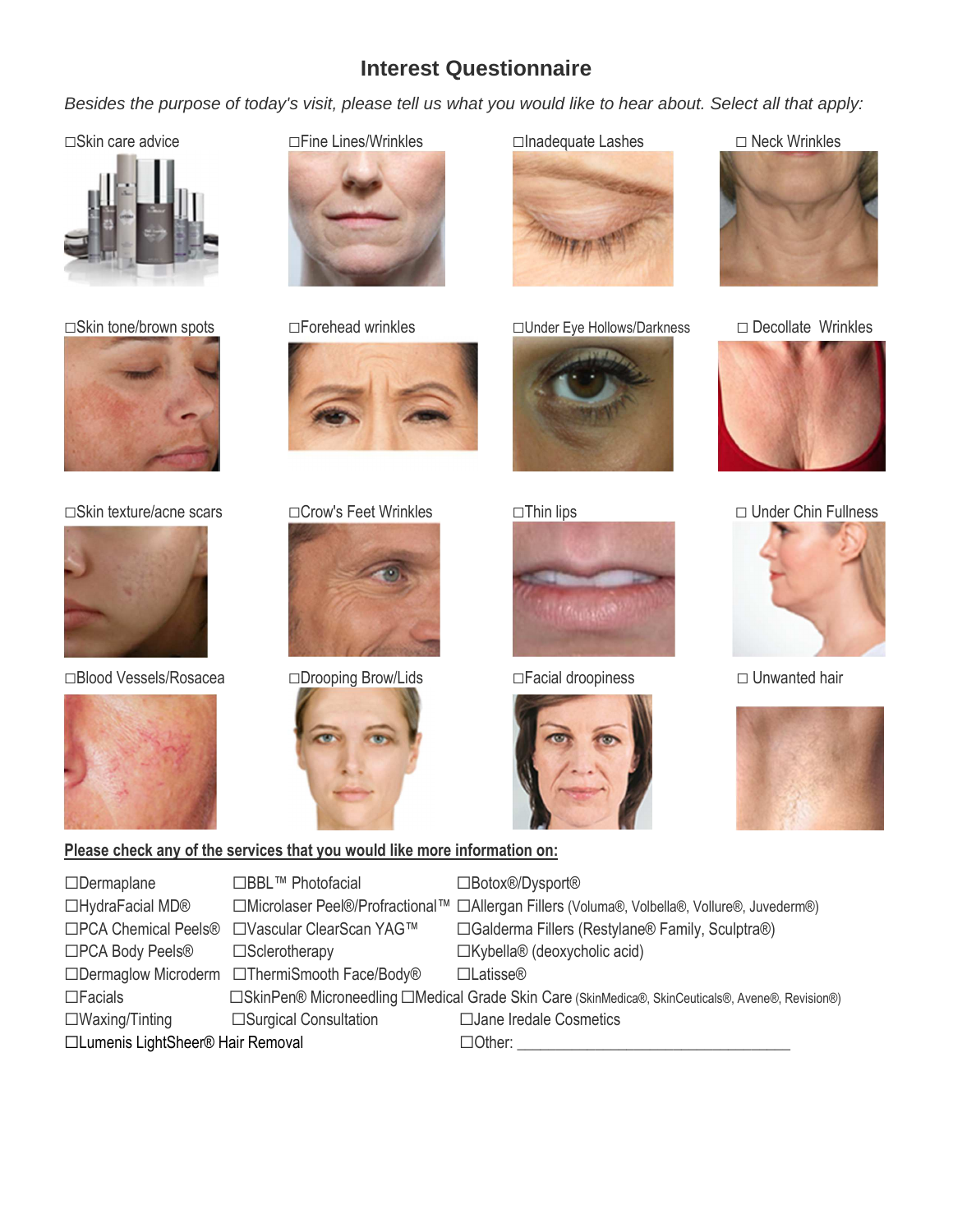# **Cancellation & Missed appointment Policy**

We want to thank you for choosing us as your health care provider. In order to give you and all our clients the best possible care, we request that you review our policy regarding missed and/or cancelled appointments.

A missed appointment is when you fail to show up for an allotted appointment time, without a cancellation notice of at least 24-hours. These appointments will be confirmed two (2) days in advance with a phone call, email or text message from our office.

#### **I acknowledge that if I miss an appointment or do not give 24 hours' notice of cancellation for an appointment at ReFresh, I will incur a \$75 to \$100 fee.**

Signature of Patient **Printed Name** Printed Name

## **Patient Photograph Consent**

### **Explanation**

This consent form authorizes my provider to take before and after treatment photographs for the purpose of documenting progress and results of specific treatments. Your photos will be used as a part of your medical record.

#### **Consent**

I understand the photographs taken of me shall be used for the purpose of medical records. I hereby authorize and give permission for pre and post treatment photos to be taken.

Signature of Patient **Printed Name** Date

# **HIPAA Information and Consent Form**

The Health Insurance Portability and Accountability Act (HIPAA) provides safeguards to protect your privacy. Implementation of HIPAA requirements officially began on April 14, 2003. Many of the policies have been our practice for years. This form is a "friendly" version. A more complete text is posted in the office.

What this is all about: Specifically, there are rules and restrictions on who may see or be notified of your Protected Health Information (PHI). These restrictions do not include the normal interchange of information necessary to provide you with office services. HIPAA provides certain rights and protections to you as the patient. We balance these needs with our goal of providing you with quality professional service and care. Additional information is available from the U.S. Department of Health and Human Services. www.hhs.gov